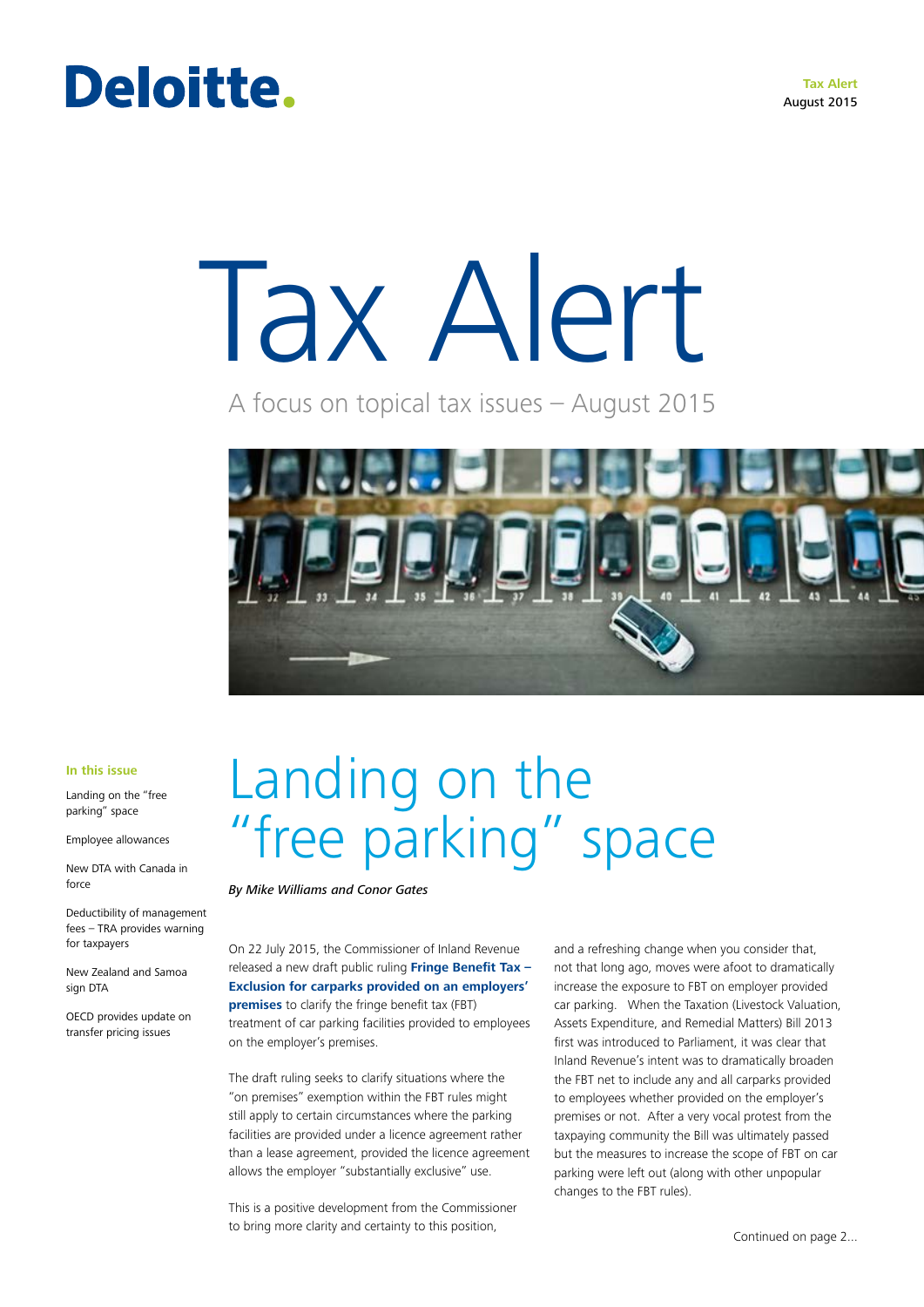

**Mike Williams** Associate Director +64 9 303 0747 michaelswilliams@deloitte.co.nz



**Conor Gates** Senior Consultant +64 9 303 0759 cgates@deloitte.co.nz

Inland Revenue's position on the "on premises" exemption and car parking dates back to 1999 where the Commissioner released Public Ruling BR 99/6 setting out a view on circumstances where the on premises exemption applied under what is now section CX 23 of the Income Tax Act 2007, although this previous ruling deals primarily with owned or leased property. This new draft ruling reiterates the position taken in BR 99/6 and explains in detail the Commissioner's view of whether a car park is considered to have been provided on the employer's premises or not. Inland Revenue has provided a number of helpful examples to illustrate when a car park is considered to be provided on premises or not, expanding on the examples provided with BR 99/6.

Of greater interest in the new draft ruling is the consideration of the 'lease versus licence' argument which confirms the Commissioner's view that, where an employer has, in fact or effect, the exclusive rights to the car park, then the car park is considered to be on the employer's premises. This is the case, even if the car parking facility is secured under a licensing agreement, provided that the agreement has the effect of giving the employer exclusive usage.

Whether an employer has an exclusive right is a matter of fact. The exposure draft sets out a number of indicative factors that assist in determining whether an employer has exclusive rights of a car park or not. In essence, unless a car park is specifically identifiable, can only be used by people authorised by the employer on an as/when basis and the arrangement cannot be altered unilaterally, the car park is potentially subject to FBT. The Commissioner is clear that in instances where an employer simply provides employees with access to car parks under a traditional licence arrangement the car park is still deemed to be a benefit provided off the employer's premises and therefore subject to FBT.

Deloitte views this draft ruling as a very positive move in the right direction for New Zealand's FBT regime that rightly recognises situations in which the words may say one thing but the facts and the detail suggest another.

The draft ruling is open to submissions until 2 September 2015. Please contact your Deloitte tax advisor if you wish to make a submission or would like to discuss this, or any other issue in more detail.

The exposure draft sets out a number of indicative factors that assist in determining whether an employer has exclusive rights of a car park or not

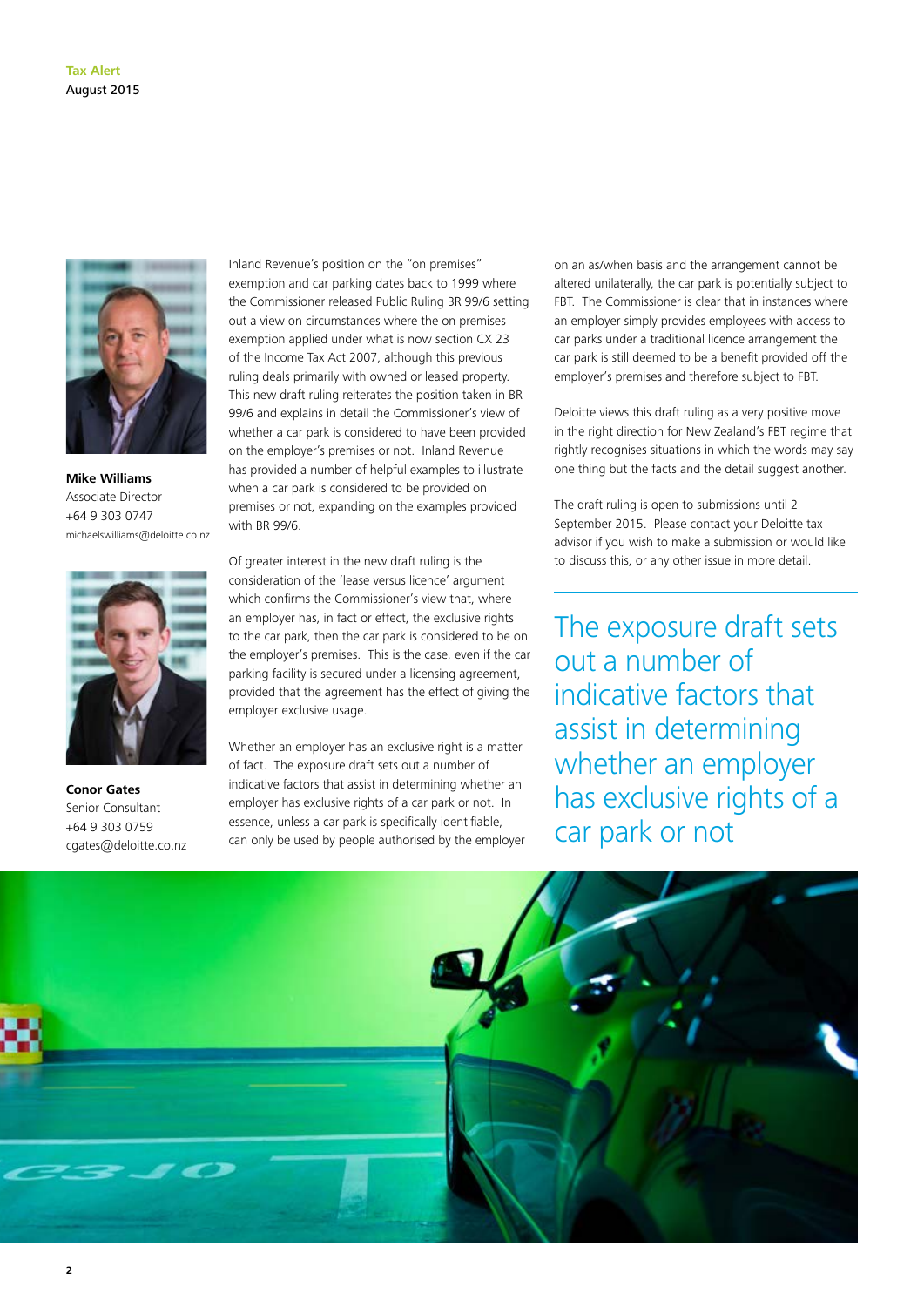# Employee allowances

Readers will recall from previous Alerts that there have been changes to the tax treatment of employee allowances and payments towards the costs of accommodation and meals. These rules generally apply from 1 April 2015 as a result of the Taxation (Annual Rates, Employee Allowances, and Remedial Matters) Act 2014.

Recent experience tells us that there is still some uncertainty around the correct tax treatment of the costs of accommodation and meal subsidies. This is particularly the case where the payment is in the form of an allowance rather than specific expense payments. We have therefore summarised below the tax treatment of these kinds of payments.

### **Accommodation payments**

Employers can reimburse an employee's accommodation related costs on a tax free basis in the following situations:

• Overnight stays for business trips and conference attendance – can be reimbursed on a tax-free basis where there is a business need for the travel away from the normal place of work. This can include accommodation for conferences held in the employee's home location where there is a business need for the accommodation, such as a requirement to attend networking functions;

- Accommodation for an out of town secondment – can be reimbursed for up to 24 months for a secondment to a distant workplace (i.e. not within a reasonable commuting distance). This exemption is only available if the individual is a pre-existing employee prior to the secondment. The exemption ceases at a point from which the intention to exceed the 24 month time limit occurs;
- Accommodation for an out of town secondment relating to a capital project – can be reimbursed for up to 3 years providing the project is of a capital nature under an arm's length contract with a third party (e.g. a construction company proving bridge building services to the New Zealand Government). This exemption is not restricted to existing employees and can be applied to individuals employed specifically for the project, and can be extended for up to 5 years for projects relating to the Christchurch rebuild. This exemption is based on the presence of the individual

employee on the project, not the overall duration of the project. However, the exemption ceases at the point from which the intention to exceed the specified time limit occurs; or

• Multiple workplaces – where an employee operates from multiple workplaces the accommodation costs at the distant workplace(s) can be reimbursed tax-free without time limit. However, this exemption is not available if the employee has two workplaces, one of which is a workplace at home.

Pre-existing rules around reimbursement of costs relating to longer term relocations remain unchanged.

# **Meal allowances**

The costs of meals can be reimbursed on a tax-free basis where the employee is required to work away from their normal place of work. Where this is in the form of a temporary change of workplace for a period of time, the reimbursement can be made tax-free for up to three months.

Pre-existing rules regarding overtime meals and other sustenance meal allowances remain unchanged.

### **Reimbursing allowances**

The above tax-free reimbursements can also be made in the form of a cash allowance payment as an alternative to reimbursing based on expense claim. However, where an allowance payment is made, the onus rests with the employer to ensure that the amount paid represents an equivalent to the amount that would otherwise have been paid by way of a reimbursement of actual expenditure. There are no published or pre-set amounts for such allowances. For this reason, we would recommend that employers who choose this option take steps to record the rationale behind any amount paid as an allowance.

Deloitte has long advocated for greater clarity around employer paid tax-free allowances and we welcome these changes. However, despite the clarification these rules provide, there still exist some grey areas that employers will need to carefully consider.

Please contact your usual Deloitte tax advisor if you would like to discuss how the rules affecting employee allowances may affect you or your business. Updated guidance is also available on the **[Inland Revenue website](http://www.ird.govt.nz/payroll-employers/make-deductions/staff-benefits/allowances/)**.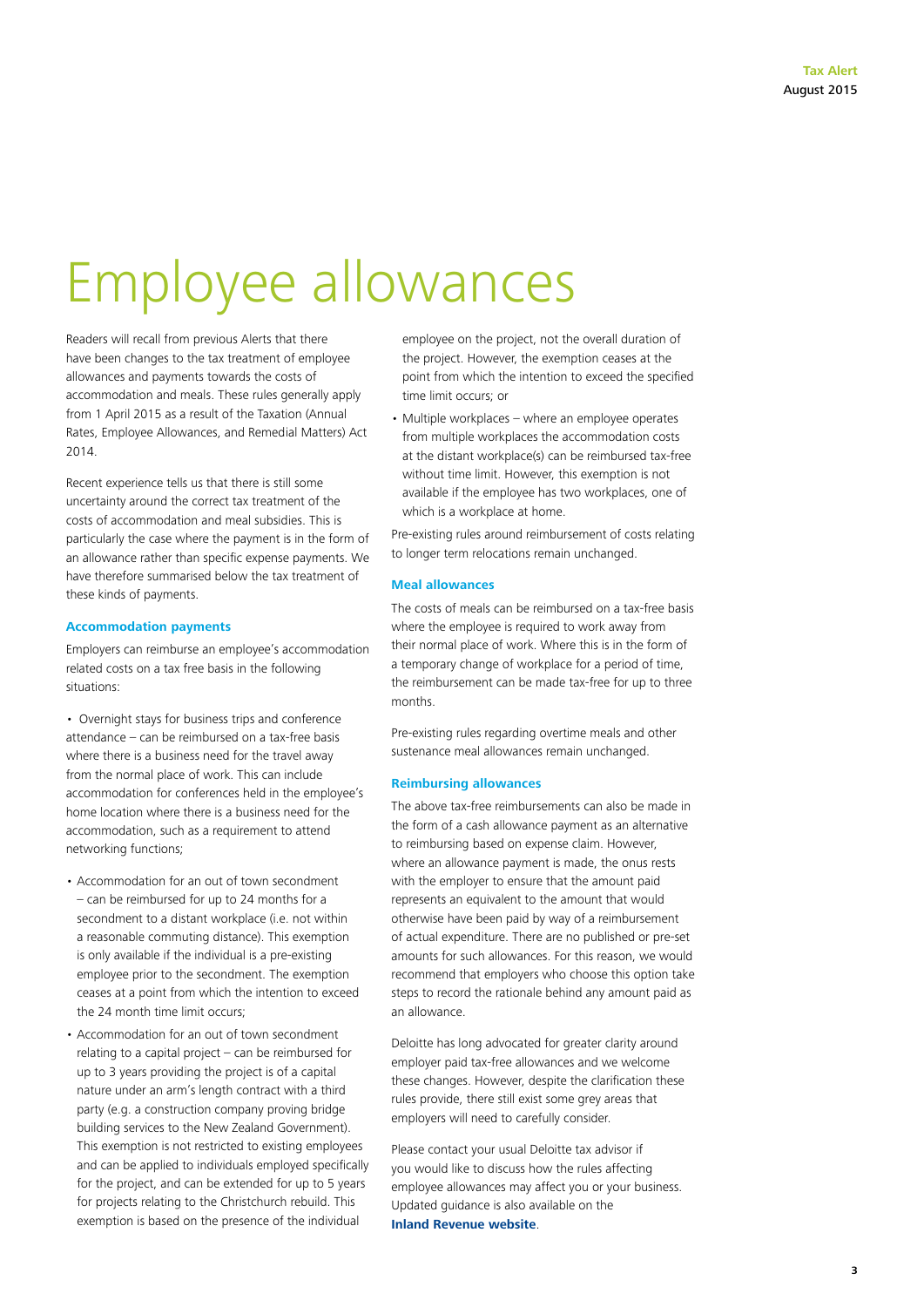# New DTA with Canada in force

On 2 July 2015, New Zealand's Minister of Revenue, Todd McClay, announced that the **[New Zealand-](http://taxpolicy.ird.govt.nz/sites/default/files/tax-treaties/2012-dta-nz-canada.pdfhttp://)[Canada double tax agreement](http://taxpolicy.ird.govt.nz/sites/default/files/tax-treaties/2012-dta-nz-canada.pdfhttp://)** (DTA) entered into force on 26 June 2015. The new DTA was signed on 3 May 2012 and the accompanying protocol on 12 September 2014. The new DTA replaces the 1980 treaty.

The DTA is effective for withholding taxes from 1 August 2015; and for other provisions, the agreement is effective for income years beginning on or after 1 April 2016 for New Zealand and 1 January 2016 for Canada.

Key changes include reduced withholding taxes on dividends, interest and royalties and amendments to the permanent establishment (PE) article. This article outlines those key issues.

### **Withholding tax rates**

One of the key features of the updated DTA is reduced withholding tax rates on dividends, interest and royalties. These reductions will help New Zealand businesses compete in Canada and encourage Canadian investment in New Zealand. A summary of these changes are as follows:



| Income                                                                                                                                          | 1980 Treaty | <b>New DTA</b> |
|-------------------------------------------------------------------------------------------------------------------------------------------------|-------------|----------------|
| Dividends - beneficial ownership $< 10\%$                                                                                                       | 15%         | 15%            |
| Dividends – beneficial ownership $\geq 10\%$                                                                                                    | 15%         | 5%             |
| Interest                                                                                                                                        | 15%         | 10%            |
| Royalties (generally)                                                                                                                           | 15%         | 10%            |
| Royalties (relating to copyright or production of<br>artistic work but excluding royalties relating to film<br>or television broadcasting work) | 15%         | 5%             |

## **Dividends**

The standard withholding tax rate on dividends remains at 15%, but it will reduce to 5% where the beneficial owner is a company that holds directly at least 10% of the voting power of the company paying the dividends.

### **Interest**

The withholding tax rate on interest is reduced from 15% to 10%. However, where interest is derived by a financial institution that is unrelated to and dealing independently with a payer, the interest may not be taxed in the state in which the interest arises.

Consistent with New Zealand's DTAs with Australia and the US, the interest article contains an approved issuer levy (AIL) clause, which provides that interest arising in New Zealand will be charged at 10% (as opposed to 0%) if the payer of the interest has not paid the AIL.

### **Royalties**

The general withholding tax rate for royalties is reduced from 15% to 10%; however, a 5% rate will apply to the following types of royalties:

• Copyright royalties and other like payments in respect of the production or reproduction of a literary, dramatic, musical or other artistic work (excluding royalties in respect of motion picture films and royalties in respect of works on film, videotape or other means of reproduction for use in connection with television broadcasting); and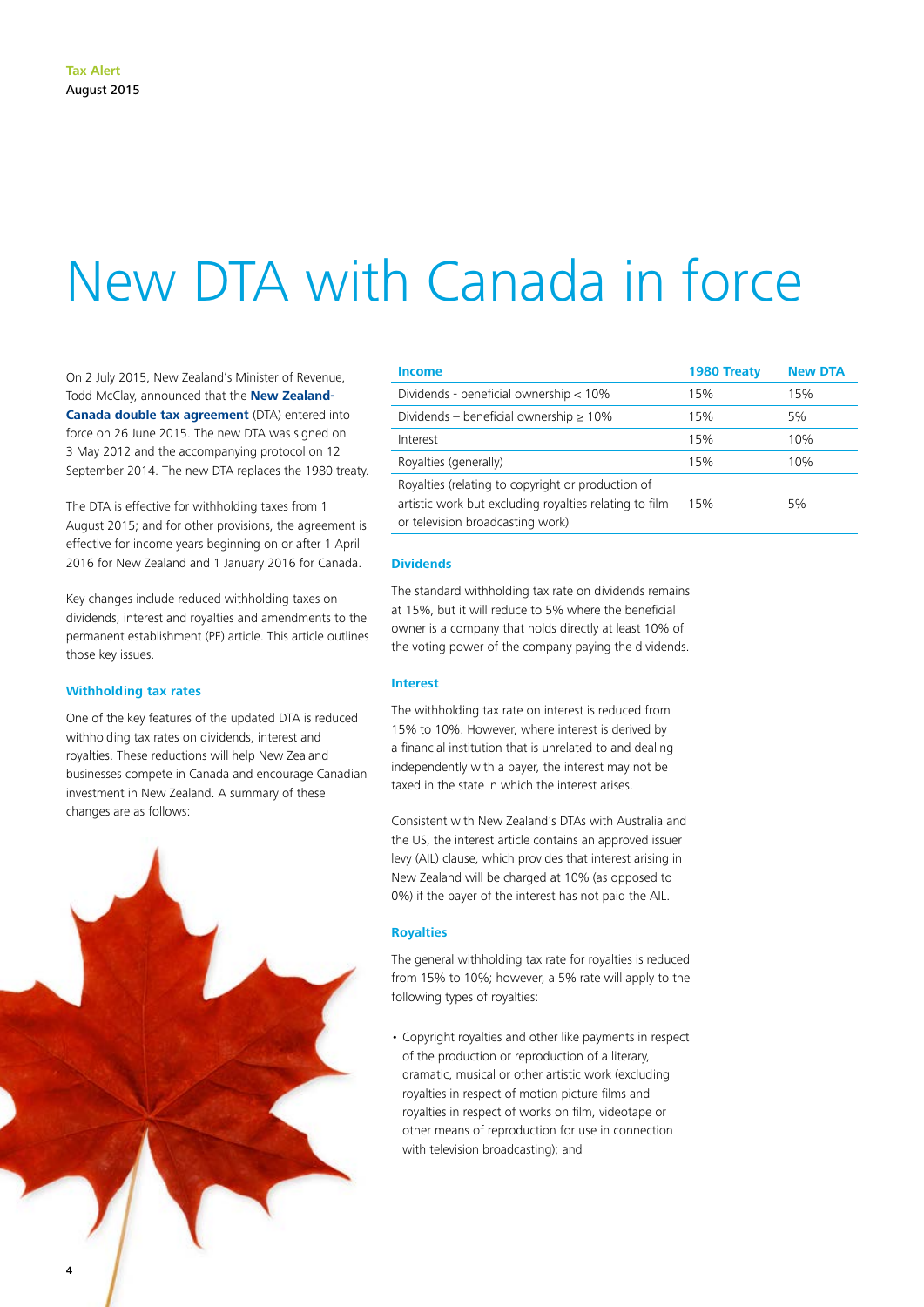• Royalties for the use of, or the right to use, computer software or a patent or for information concerning industrial, commercial or scientific experience (but not including any such royalty provided in connection with a rental or franchise agreement).

### **Permanent establishment**

The new DTA makes the following changes to the PE article:

- A PE will arise only if a building site, construction, installation or assembly project lasts more than 12 months (six months under the 1980 DTA).
- An enterprise will be deemed to have a PE in a contracting state if the enterprise carries on activities in connection with the exploration or exploitation of natural resources, including standing timber, for more than 183 days in a 12-month period; or if it operates substantial equipment in the other state.
- Consistent with New Zealand's other recent DTAs, a new section provides that, subject to certain exceptions, an enterprise will be deemed to be carrying on a PE in the other contracting state if it performs services in the other contracting state:
	- Through an individual who is present in the other state for more than 183 days in a 12- month period and more than 50% of the gross revenue attributable to active business activities of the enterprise during this period are derived from the services performed in that other state by the individual; or
	- For a period or periods exceeding 183 days in a 12-month period, and the services are performed for the same project or for connected projects through one or more individuals who are present and performing such services in that other state.

For more information about this DTA, please contact your usual tax advisor.

Deductibility of management fees – TRA provides warning for taxpayers

## *Brad Bowman and Sarah Sussman*

The recent Taxation Review Authority (TRA) case of **[Case 10/2015 \[2015\] NZTRA 10](http://www.nzlii.org/nz/cases/NZTRA/2015/10.html)** considered the deductibility of management fees with respect to management services provided between related parties and, if amounts were found to be deductible, whether the arrangement constituted tax avoidance.

The taxpayer was the corporate trustee of a trust. The trust had trustee income of approximately \$1.116m and was the beneficial owner of a number of subsidiary companies, which were largely in losses. The taxpayer claimed that one subsidiary provided management services to other subsidiaries held by the taxpayer. With respect to the provision of these management services, the taxpayer received a deduction of \$1.116m (and the subsidiary returned income of \$1.116m). The Commissioner denied the deduction for the management fee.

In the TRA, the Commissioner argued that the management fee was not deductible on the basis it did not have sufficient nexus with the production of the trust's income or the carrying on of its business. The Commissioner also argued that, if the management fee was deductible, it was part of a tax avoidance arrangement which was void against the Commissioner for tax purposes.



Brad Bowman Consultant +64 9 303 0885 bbowman@deloitte.co.nz



Sarah Sussman Consultant +64 9 975 8601 sasussman@deloitte.co.nz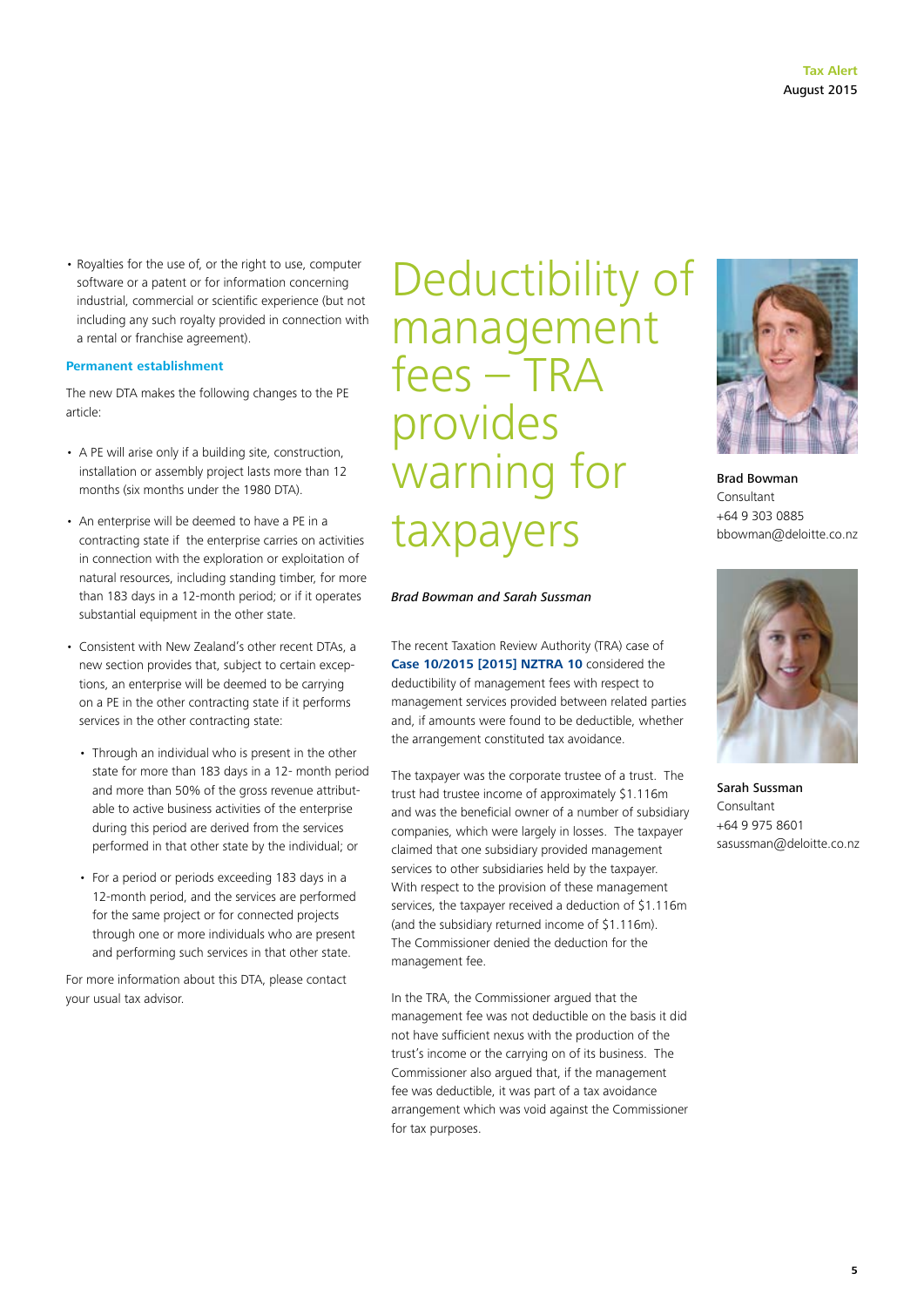## **Nexus with income**

The TRA held that the management fee did not have a nexus with the trust's income. The management fee was therefore not deductible to the trust.

In drawing this conclusion, the TRA made reference to the following:

- The entry of a management fee expense paid to the subsidiary in the Trust's financial statements did not establish that management services were actually provided;
- There was no evidence of any company resolution or any agreement between the Trust and the subsidiary for the charging of management services;
- There was no invoice for the management fee or supporting accounts for any of the work allegedly done; and
- The subsidiaries held by the trust were separate legal entities. It followed that any expenses that were incurred in the management of those subsidiaries were deductible by those companies and not by the Trust.

## **Avoidance**

If the management fee is ignored, the trust would have had income of \$1.116m with tax to pay of \$348,280. The payment of the management fee had the effect of reducing the trust's income to a level where it had no tax to pay (i.e. a tax benefit was obtained).

The TRA considered that Parliament would not have contemplated using provisions in relation to the deductibility of management fees in a manner which effectively shifted profits and losses between related parties. In this structure, instead of using the management fee to transfer profits to the subsidiary, Parliament would have intended a distribution of the trust's profit as beneficiary income (as the TRA had noted occurred in previous income years).

In addition to this, the TRA noted that the arrangement was effected solely by a series of journal entries and corresponding adjustments of liability for loans (as opposed to any real consideration moving between parties). This was considered to be contrived and artificial, and to make no commercial sense, which contributed towards the TRA conclusion that the tax avoidance purpose or effect of the arrangement was not merely incidental.

While the facts of this case illustrate clear avoidance, we consider that it is a timely reminder to ensure related party transactions are documented correctly. There must be actual services provided which have been valued appropriately.

The TRA therefore held that, if the management fees were deductible, the arrangement would have constituted a tax avoidance arrangement and would have been void against the Commissioner.

## **Deloitte comment**

While the facts of this case illustrate clear avoidance, we consider that it is a timely reminder to ensure related party transactions are documented correctly. There must be actual services provided which have been valued appropriately. It is also important that taxpayers:

- Make sure agreements to provide management services are documented via a company resolution or an agreement between the related parties;
- Make sure the provision and payment of management services are accompanied by an appropriate invoice documenting the transaction; and
- Be wary of merely recording transactions by way of journal entry. Genuine consideration must move between the related parties

If you have any questions in relation to this, please don't hesitate in contacting your usual Deloitte advisor.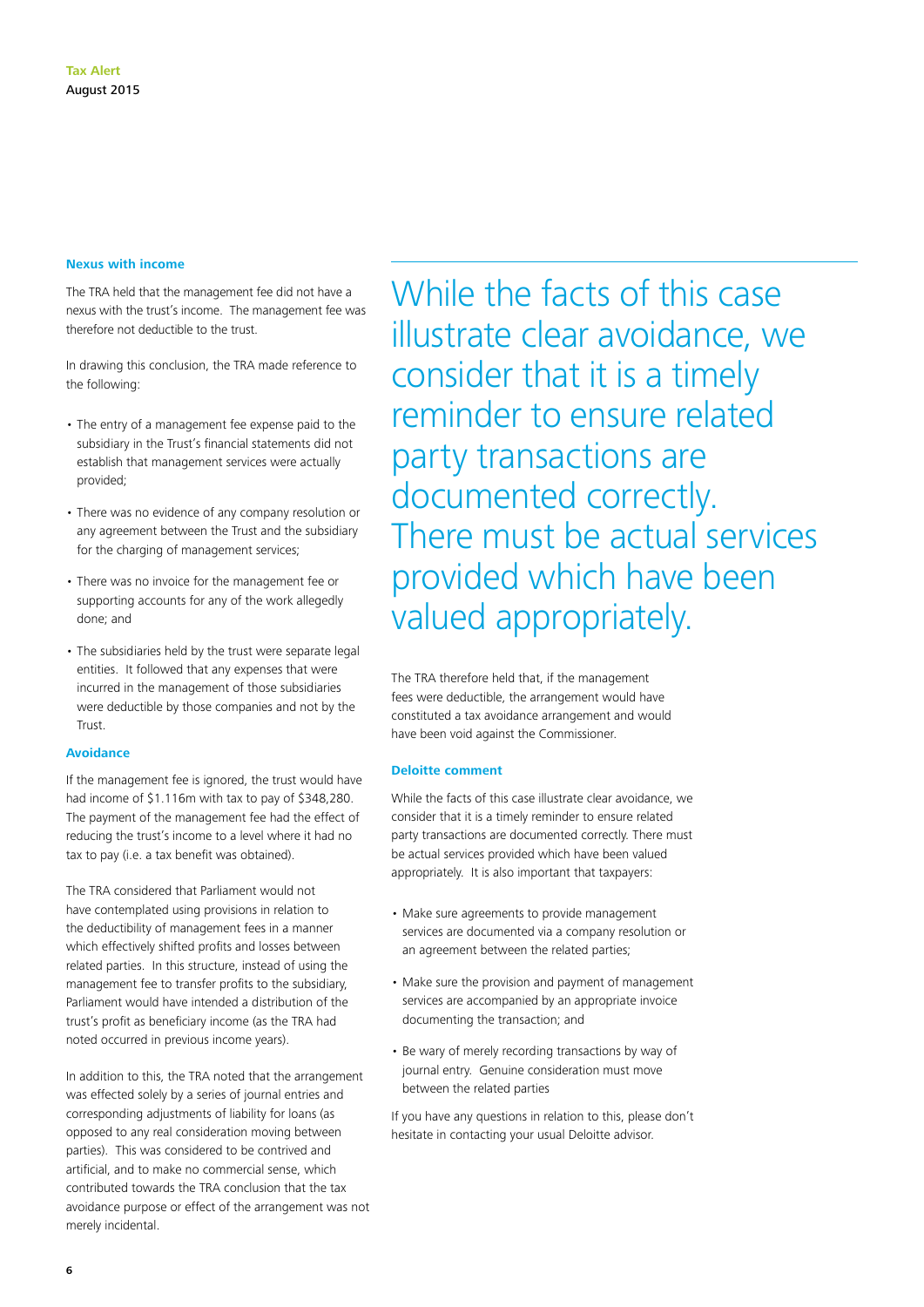# New Zealand and Samoa sign DTA

On 8 July 2015, it was announced that Prime Minister John Key signed a **[double tax agreement with](http://taxpolicy.ird.govt.nz/sites/default/files/tax-treaties/2015-dta-nz-samoa.pdf)  [Samoa](http://taxpolicy.ird.govt.nz/sites/default/files/tax-treaties/2015-dta-nz-samoa.pdf)** (the NZ-S DTA). New Zealand is Samoa's second largest trading partner and the NZ-S DTA seeks to provide a platform for increased trade and investment between the two countries.

The NZ-S DTA will replace the existing tax information exchange agreement between New Zealand and Samoa when it enters into force.

The withholding tax rate that applies for dividends will be 5% where the beneficial owner of the dividend is a company which holds directly at least 10% of the voting power in the company paying the dividend. Where this does not apply, all other dividends will subject to a 15% withholding tax rate.

The withholding tax on interest and royalties will be limited to 10% by the NZ-S DTA.

It is of note that the term "royalty" is defined to include "the use of, or the right to use any industrial, scientific or commercial equipment". This runs against the more recent trend of moving the taxing of rental or leasing of equipment to fall under the business profits article.

Like a growing number of DTAs, the NZ-S DTA contains a limitation of benefits article. Article 21 prescribes that a benefit under the NZ-S DTA shall not be granted where that benefit was one of the principal purposes of any arrangement or transaction.

Unlike recent DTAs, the NZ-S DTA does not contain a non-discrimination article.

As the NZ-S DTA has been signed, it is now awaiting Parliamentary examination before being considered by the relevant select committees.

If you have any questions in relation to the NZ-S DTA, please contact your usual Deloitte advisor.